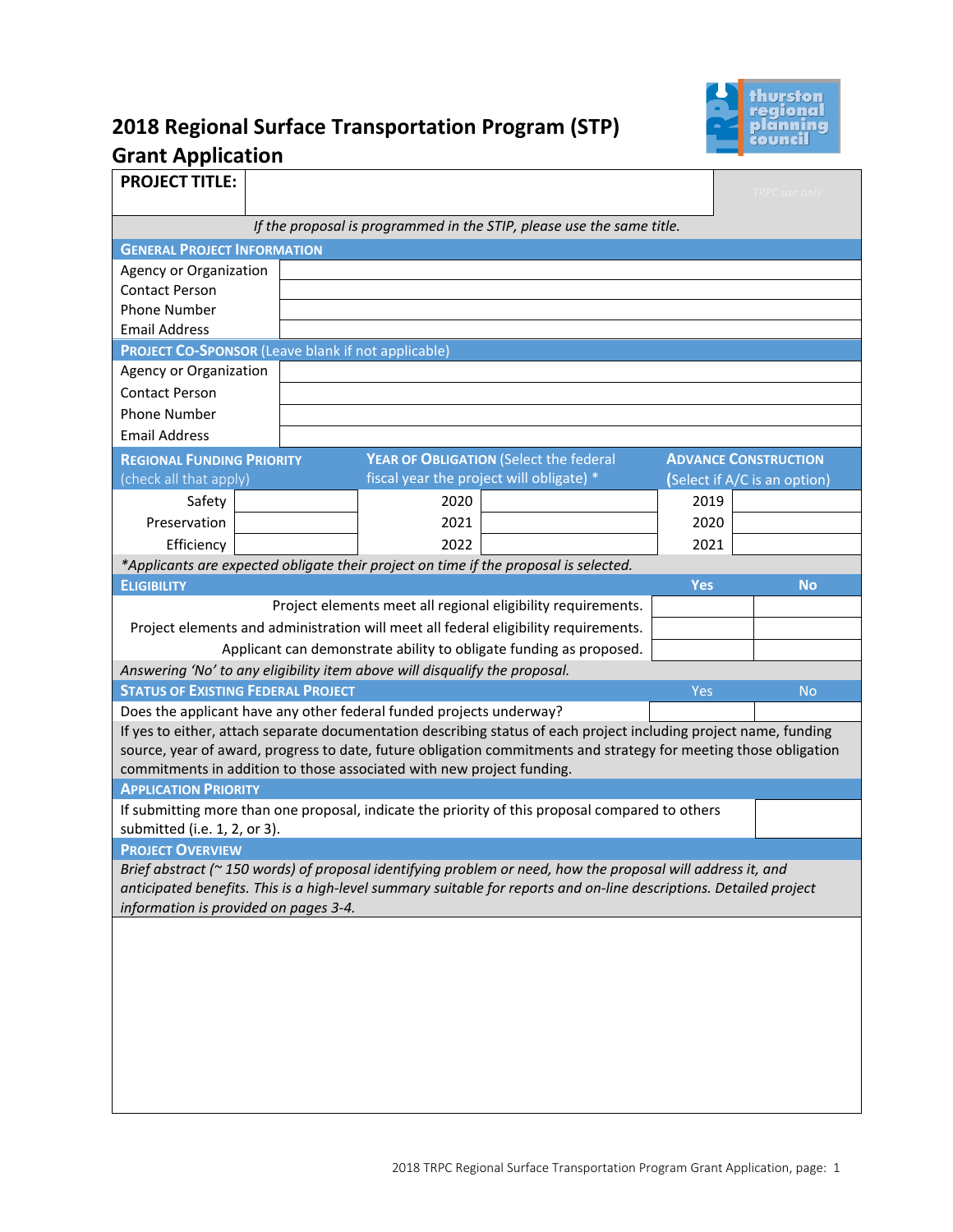**SUPPORT FOR THE REGIONAL TRANSPORTATION PLAN, SUSTAINABLE THURSTON OR OTHER REGIONAL INITIATIVES** *Identify ways in which the proposed project supports the goals and policies of the Regional Transportation Plan, implementation of Sustainable Thurston transportation initiatives, or other regional initiatives. Examples of other*  initiatives include, but are not limited to, The Thurston Regional Trails Plan, Urban Corridor Communities and *associated District Plans, Healthy Kids Safe Streets Action Plan, South Thurston Economic Development Initiative, Thurston Thrives, Walk and Roll, Commute Trip Reduction, I-5 Action Plan, Bountiful Byways, Smart Corridors, and the Human Services Coordinated Transportation Plan.*

The proposed sidewalk promotes pedestrian and student safety systems. Because the project connects sidewalks and walking paths for pedestrians and students in the vicinity of Fort Stevens Elementary School, it promotes safe routes to schools. The project promotes walking and policies relating to a direct, safe, interconnected pedestrian and student network providing pedestrian crossings and developing direct connections to the school.

| <b>PROJECT LOCATION AND DETAILS - applicants may submit a map of the project or program/service area</b> |                                                   |                                |  |  |  |  |
|----------------------------------------------------------------------------------------------------------|---------------------------------------------------|--------------------------------|--|--|--|--|
|                                                                                                          | Project Location: See Location Map                |                                |  |  |  |  |
| Construction                                                                                             | Type of Construction Project:                     | <b>Pedestrian Improvements</b> |  |  |  |  |
| Projects                                                                                                 | Roadway Classification:                           | <b>Urban Major Collector</b>   |  |  |  |  |
|                                                                                                          | $1,500$ ft<br>Length of Construction Project:     |                                |  |  |  |  |
| <b>Vehicle Acquisition</b>                                                                               | N/A<br>Number of Vehicles:                        |                                |  |  |  |  |
| Projects                                                                                                 | Type of Vehicle: N/A                              |                                |  |  |  |  |
|                                                                                                          |                                                   |                                |  |  |  |  |
| Transportation                                                                                           | Delivery Area: N/A                                |                                |  |  |  |  |
| <b>Programs/Services</b><br>/Studies                                                                     | Type of Program/Service/Study: N/A                |                                |  |  |  |  |
|                                                                                                          | Duration of Program/Service/Study:   N/A          |                                |  |  |  |  |
| <b>Phase</b><br><b>Cost</b><br>PROJECT PHASING AND COSTS - Identify project phases and costs             |                                                   |                                |  |  |  |  |
| <b>Construction Projects</b>                                                                             | Preliminary Engineering/Design:                   | \$                             |  |  |  |  |
| (mark the appropriate phase                                                                              | Right-of-Way:                                     | \$                             |  |  |  |  |
| and enter cost)                                                                                          | $\times$<br>Construction:                         | \$<br>733,320.00               |  |  |  |  |
| Studies, Programs, or                                                                                    | Planning Studies or Programs:                     | \$0.00                         |  |  |  |  |
| <b>Vehicle Acquisition Projects</b>                                                                      | Vehicle or Capital:                               | \$0.00                         |  |  |  |  |
| Total Project Cost (Sum of all project phase costs identified above):                                    | \$733,320.00                                      |                                |  |  |  |  |
|                                                                                                          | <b>STP FUNDING REQUEST AND MATCHING REVENUES</b>  |                                |  |  |  |  |
| *Applicants must provide a minimum of 13.5% non-federal share to federal share.                          | Non-federal share: \$13,500                       |                                |  |  |  |  |
| Federal share cannot exceed 86.5% of total project cost.                                                 | Federal STP Funds: \$86,500                       |                                |  |  |  |  |
|                                                                                                          | Total Project Cost: \$100,000                     |                                |  |  |  |  |
|                                                                                                          | \$599,880.00<br>Local funding or other sources:   |                                |  |  |  |  |
|                                                                                                          | \$<br>State funding:                              |                                |  |  |  |  |
|                                                                                                          | \$133,320.00<br><b>Federal STP Grant Request:</b> |                                |  |  |  |  |
|                                                                                                          | \$733,200.00<br>Total Project/Phase Revenue:      |                                |  |  |  |  |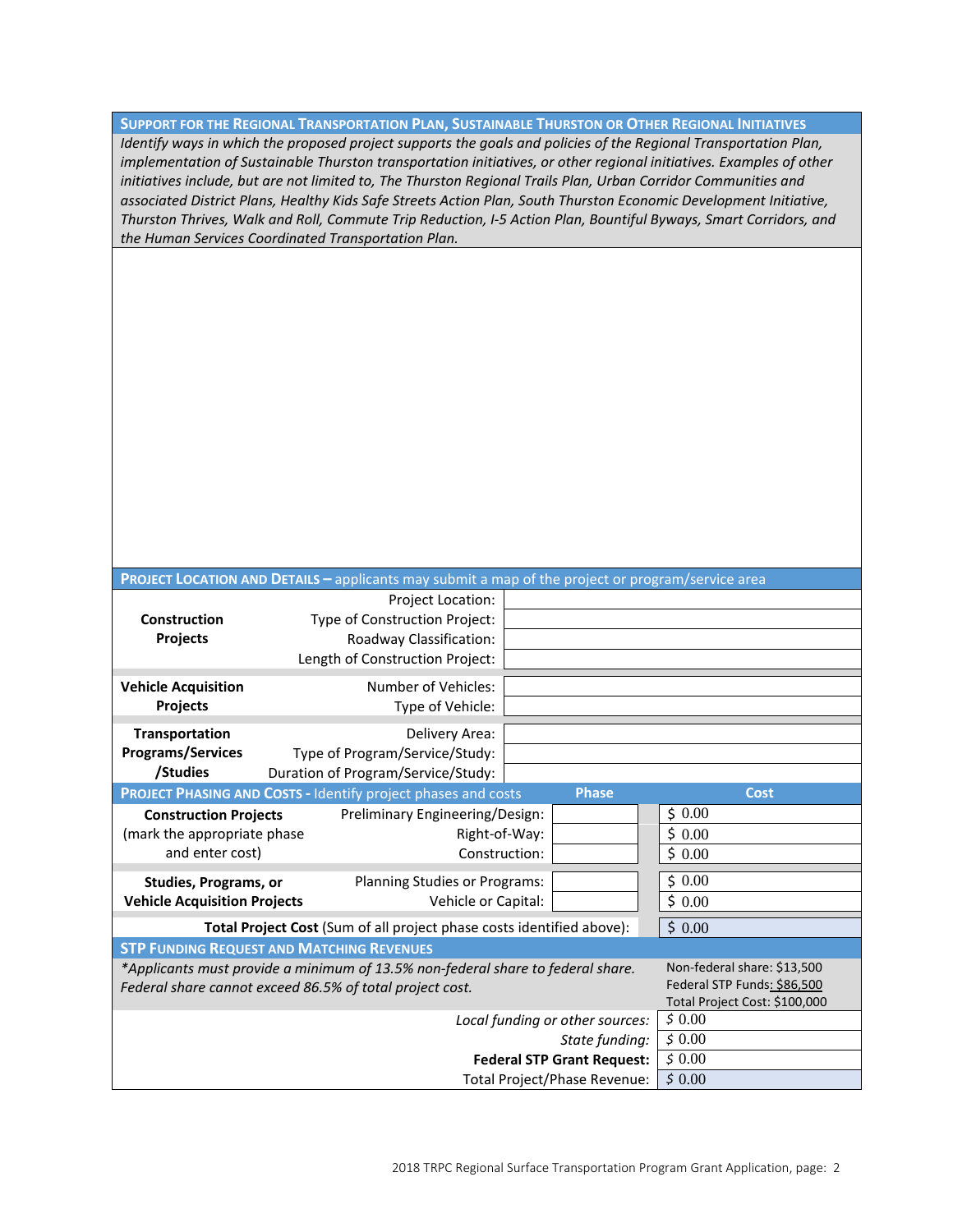Fort Stevens Elementary - Pedestrian Improvements

#### **Project Title:**

#### **PROJECT DESCRIPTION & SIGNIFICANCE (2 PAGES MAX, 10 POINT FONT MINIMUM)**

*Using the space provided below, please address the following in your narrative: Describe the proposed project and why it is a regional funding priority, paying attention to benefits the proposal will deliver. Consider all modes of travel in your description. Identify any collaboration or partnership with other entities with a vested interest in this project. Note*  whether this project leverages previous work, such as an implementation phase of a previous study or design phase, *or whether it completes or lays the groundwork for subsequent implementation phases. Describe any efforts that will help ensure this project can meet its obligation commitments.* 

City staff worked directly with the Yelm School District to evaluate the projects proposed improvements and determine the underlying benefits to the school and surrounding neighborhoods. This project was first added to the City's 6-year TIP in 2015 as a potential project to fill gaps in our pedestrian and school infrastructure. That process included a public comment period prior to a resolution to adopt the TIP, presentation to City Council for annual adoption of the TIP and taking public comment at City Council Meetings.From the school officials, there is a total of 568 students at the school and there are 219 students listed for walking which is also the number of children that live within 1-mile of the school that are not accounted for in bus or bike trips. Currently the School District is required to provide bus service to area students within the 1-mile area as pedestrian routes around the school are designated as hazardous routes without completion of a sidewalk network to access the school. This project would alleviate that issue and also reduce bus service and operating costs to the school district.

The Grove Road SE construction area is outside of the City limits and the County has agreed to support the project. A supporting e-mail has been attached to this application for reference.

This project has a particular emphasis on children walking to schools and intersection safety. It applies specifically to this project and supports 1a, 1l, 2a, 2b, 2d, 3a, 3b, 3c, 4c, 4e, 5b, 6a, 6b, 7a, 9c, 9d, 9g, 10f, 10g, 10i, 12a, 12b, 12d, 12f, 16b, 18e, and 18h of the 2040 Regional Transportation Plan goals and policies.

The project consists of the construction of curb, gutter and 5-foot wide concrete sidewalk along the north side of 100th Way SE and along the west side of Grove Road SE. The project will begin at the intersection on Middle Road SE and 100th Way SE, and will extend along the north side of 100th Way SE to the intersection of Grove Road SE. It will include a planter strip along the north side of 100th Way SE to the intersection of Grove Road SE. It will connect to Fort Stevens Elementary, located on the south side of 100th Way SE, via two crossings located to match existing walking path and sidewalk access points to the school grounds. The existing walking path leading into the school will be maintained by the School District.

The project will also connect to an existing sidewalk along the west side of Grove Road SE located approximately 170 feet north of the intersection of 100th Ct SE and Grove Road SE, and will tie into the north side of 100th Way SE. A storm water conveyance, water quality and infiltration system will be installed within ROW and shoulder area just west of Harold Ct. At the connection from Harold Ct and the bend at 100th St SE and 100th Way SE, RRFB crossing will be installed for added visibility and safety. This project includes ADA compliant curb ramp retrofits.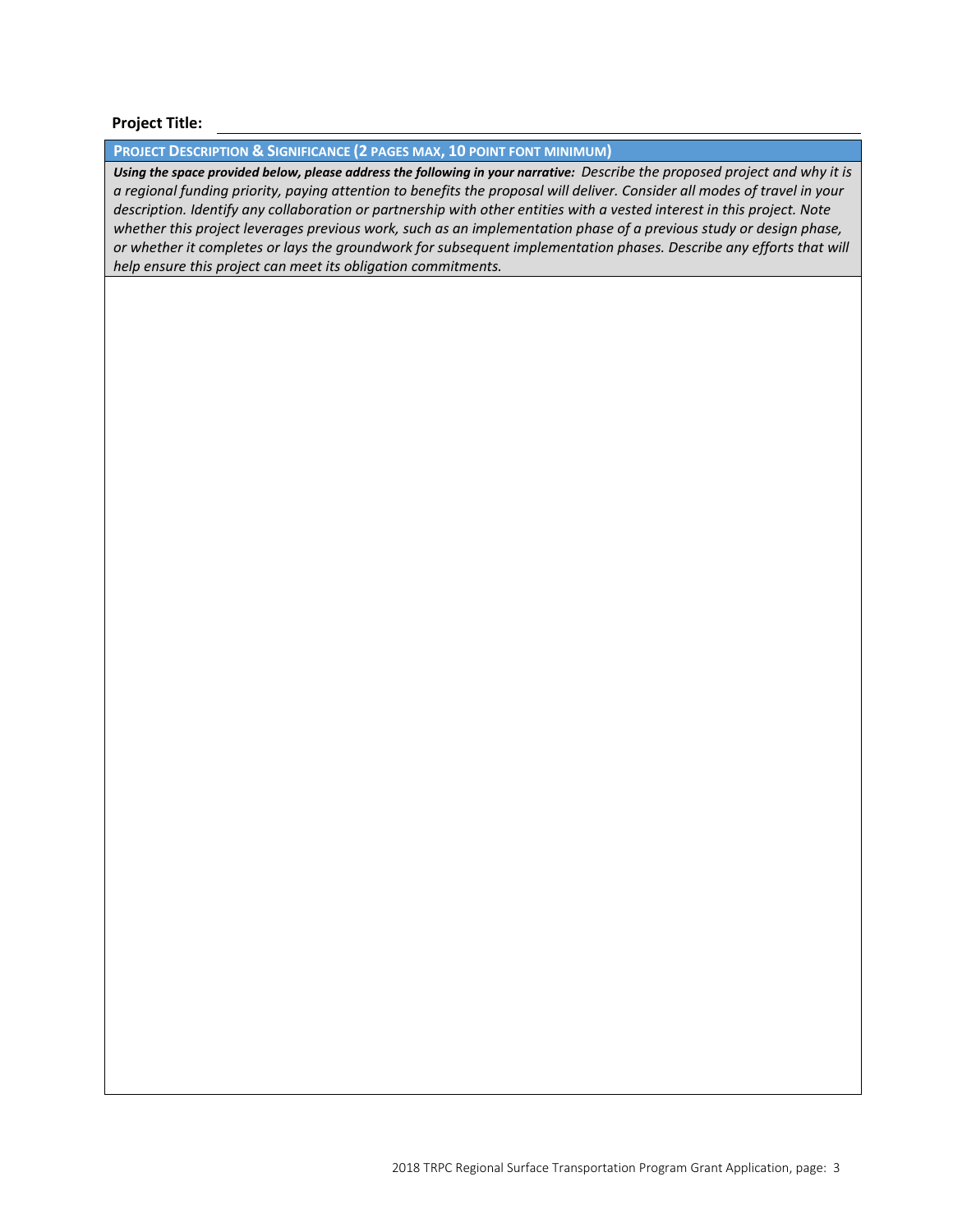Fort Stevens Elementary - Pedestrian Improvements

## **Project Title:**

**PROJECT DESCRIPTION & SIGNIFICANCE (continued)**